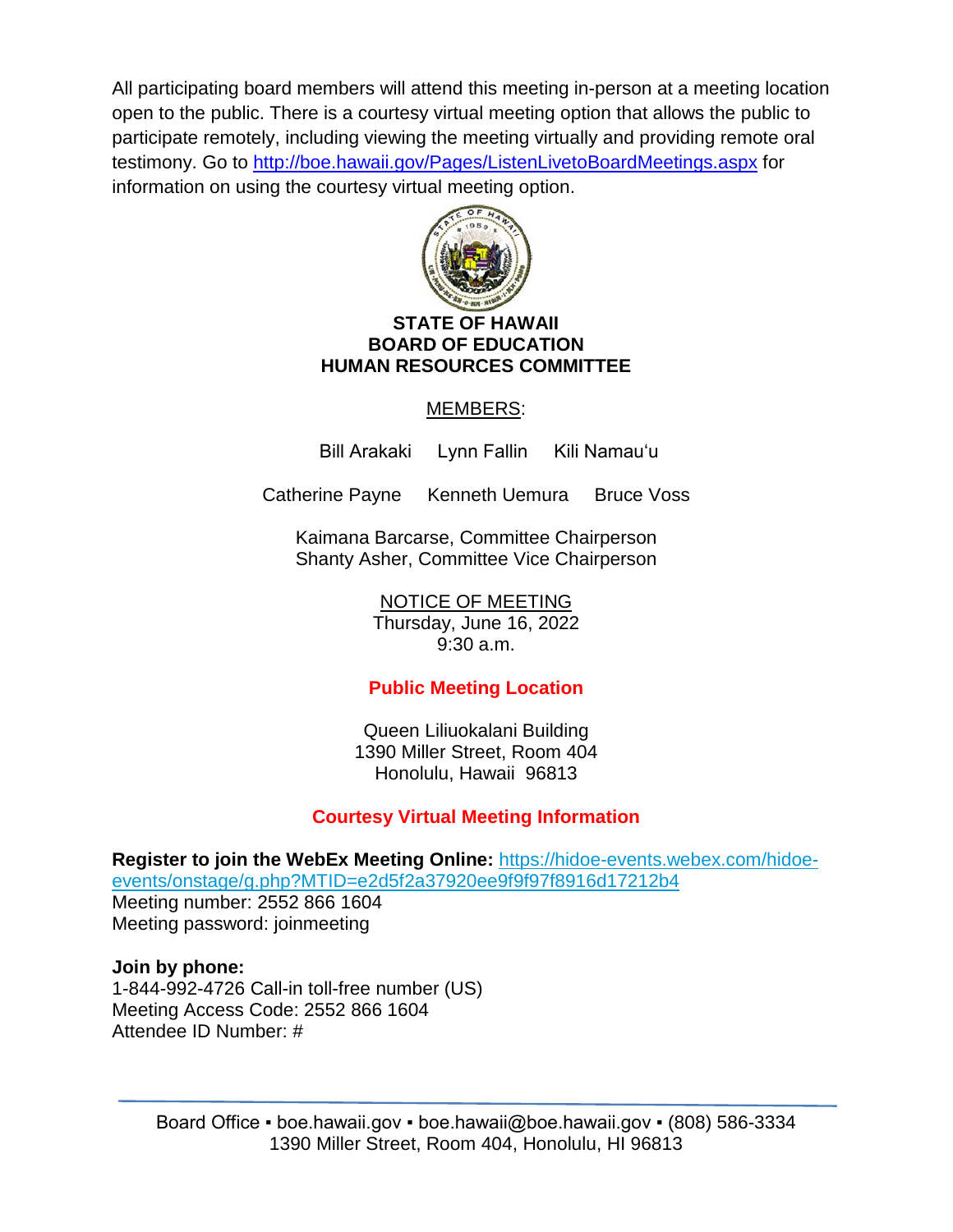# AGENDA

# **I. Call to Order**

## **II. \*Public testimony on Human Resources Committee ("Committee") agenda items**

- **III. Executive Session** *This portion of the meeting is a closed meeting under Section 92-4 and Section 92-5(a)(4), Hawaii Revised Statutes.*
	- **A.** Consultation with the Board's attorney on questions and issues pertaining to the Board's powers, duties, privileges, immunities, and liabilities concerning Superintendent Employment Contract
	- **B.** Deliberation concerning the authority of Board of Education ("Board") Member authorized to represent the Board in supplemental bargaining with the Hawaii State Teachers Association (Bargaining Unit 5) and consultation with the Board's attorney on questions and issues pertaining to the Board's powers, duties, privileges, immunities, and liabilities concerning supplemental bargaining

## **IV. Approval of Meeting Minutes of May 5, 2022**

### **V. Recommendation for Action**

**A.** Committee Action on recommendation concerning authority of Board Member authorized to represent the Board in supplemental bargaining with the Hawaii State Teachers Association (Bargaining Unit 5) to negotiate in accordance with Board Member advice

#### **VI. Late Public Testimony on Board Agenda Items**

*NOTE: Anyone who missed the opportunity to testify before the relevant agenda item will be allowed to testify at the end of the meeting.*

#### **VII. Adjournment**

Meeting material is available online at [boe.hawaii.gov.](http://boe.hawaii.gov/Pages/Welcome.aspx)

The Board accepts written testimony on any agenda item and strongly encourages it as the primary means of submitting testimony. Written testimony received 24 hours before the meeting will be posted publicly and distributed to Board members before the meeting. Further instructions on submitting written testimony is available here: [https://boe.hawaii.gov/Pages/Submit-testimony.aspx.](https://boe.hawaii.gov/Pages/Submit-testimony.aspx)

The Board accepts oral testimony in-person and virtually. To sign up to testify either inperson or virtually, use the form posted here: [http://boe.hawaii.gov/Pages/Submit](http://boe.hawaii.gov/Pages/Submit-testimony.aspx)[testimony.aspx.](http://boe.hawaii.gov/Pages/Submit-testimony.aspx) If you are testifying virtually, you must register and log in to WebEx